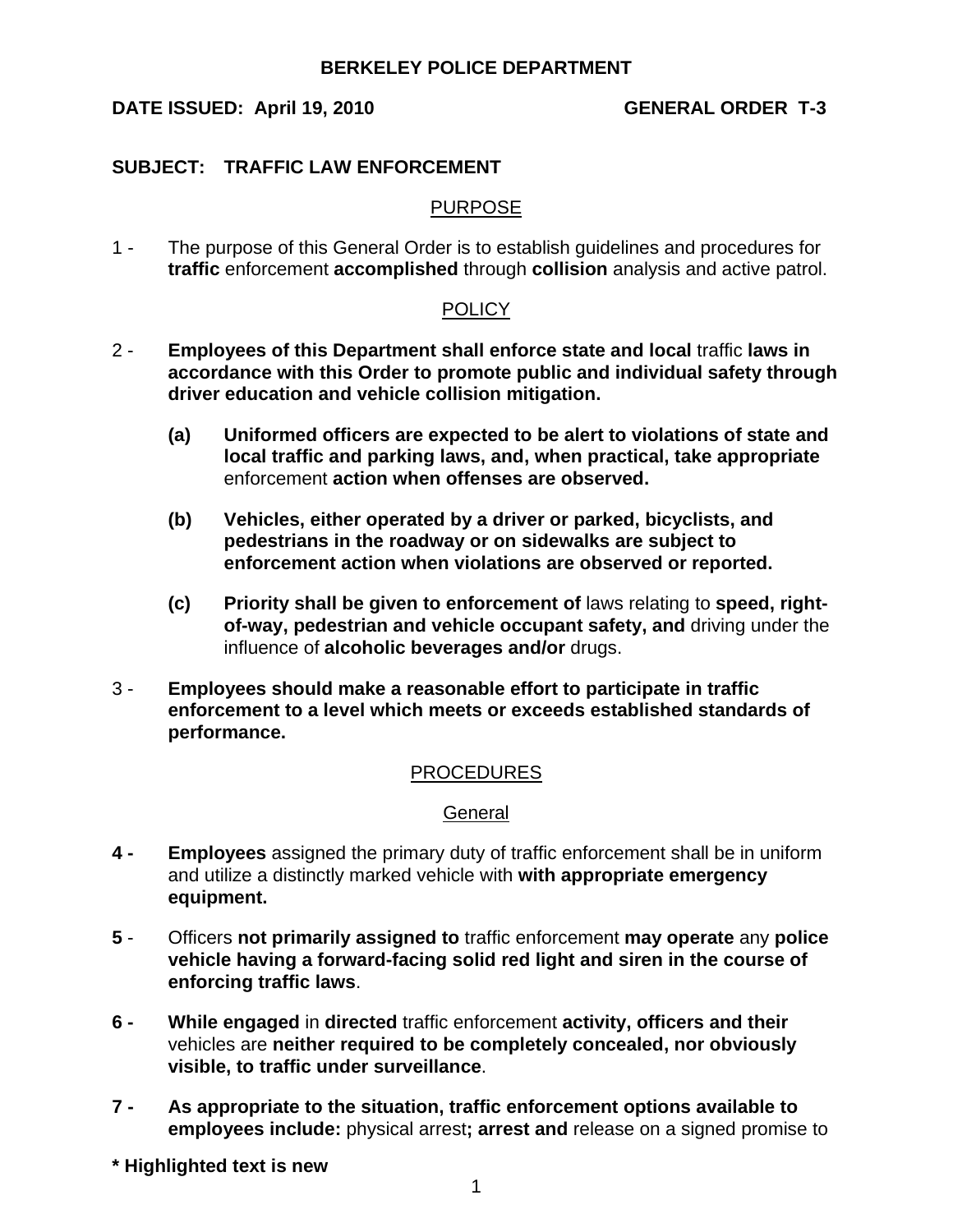# DATE ISSUED: April 19, 2010 GENERAL ORDER T-3

appear (**i.e., written** citation**);** or**,** a verbal warning.

- **(a) An arrest** shall be made when required by law.
- **(b) With regard to** newly enacted laws or **recent** changes in **a traffic control sign/device, employees should consider an enforcement option appropriate to the situation and that promotes** public education **about the new law or traffic control sign/device.**

# Parking Enforcement **Procedure**

- **8** Parking enforcement personnel **will be** reponsible for the enforcement of metered parking**,** limited time parking zones**,** and most special use zones.
	- **(a)** Unless requested by Parking Enforcement **or directed by a supervisor/command officer**, officers should not issue citations for **local ordinance** parking meter **violations**.
- **9** Officers **shall investigate illegal** parking **(e.g., red zone, handicapped zone, blocked hydrant, etc.) and particular equipment-related offenses (e.g., missing license plates or registration tabs, expired registration, etc.)** when violations are reported **to this Department and dispatched as a call for service, or when observed by officers in the course of duty and circumstances permit enforcement action.**
	- **(a) Unless other enforcment action is authorized and appropriate, officers shall issue citations for legitimate and verified violations.**
	- (b) Unless an unusual **or hazardous** circumstance exists, officers will not **investigate or take enforcement action for** complaints of vehicles trespassing on private property.
- **10 Employees shall adhere to the enforcement procedures set forth in General Order V-2 regarding "abandoned" vehicle (ref. BMC §14.26.050) violations.**

# Traffic Enforcement, Detention Procedure

- **11** Traffic **enforcement detentions** should be made as soon as **reasonable** after observing **a violation, with appropriate** consideration given to **officer and public safety, and** the impact the **stop may have upon** the flow of **uninvolved** traffic.
- **12 Officers conducting a traffic enforcement detention** should **initiate their action in a professional and unambigous manner.**
	- **(a) Officers operating an emergency vehicle shall, at minimum, activate**
- **\* Highlighted text is new**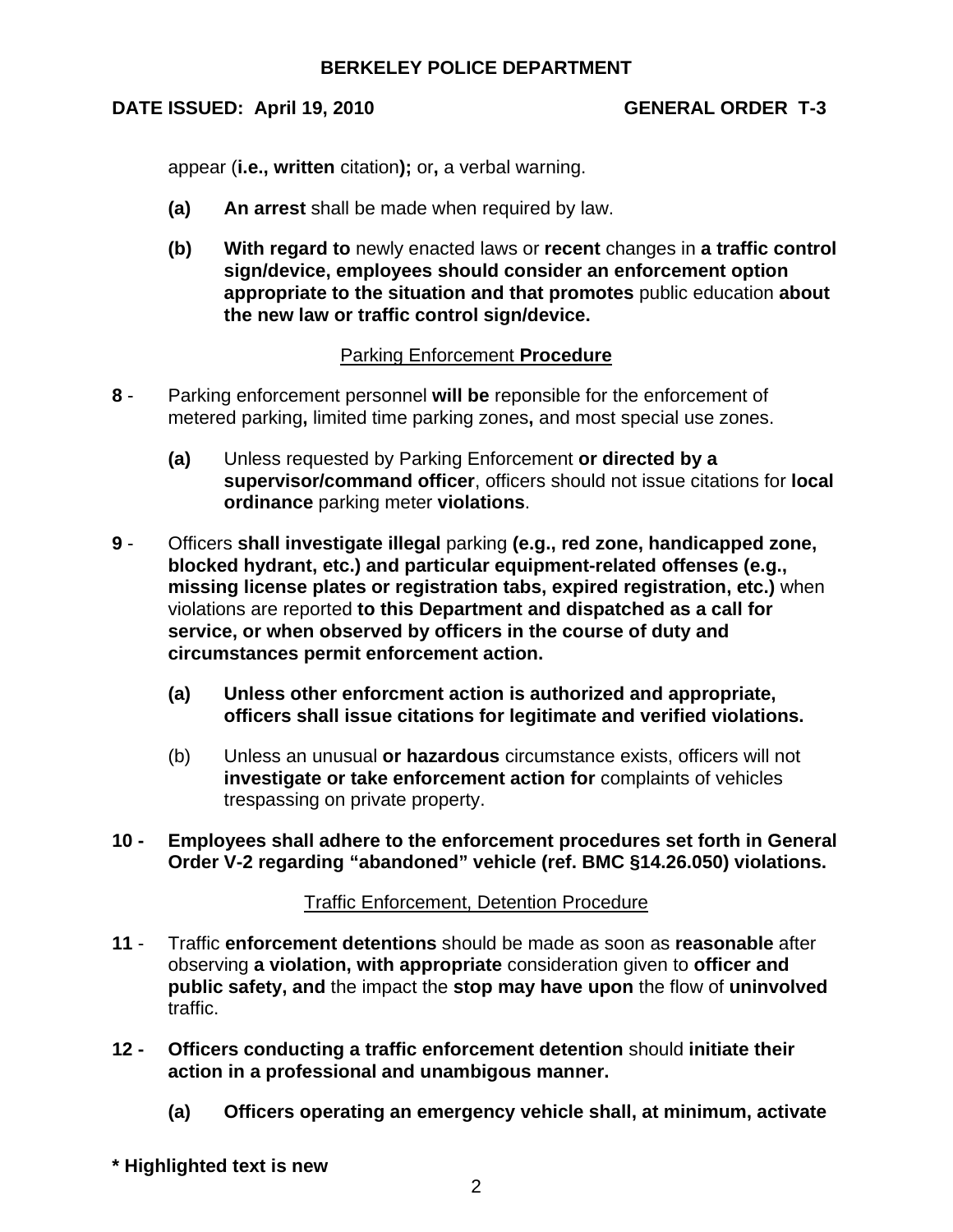# DATE ISSUED: April 19, 2010 GENERAL ORDER T-3

the **vehicle's forward-facing solid** red light, and**, as necessary, employ** the **vehicle's** siren **to gain the attention of the intended detainee and alert uninvolved parties in the immediate area to the police action.**

- **(b) Employees who intiate enforcement action in a mode other than emergency vehicle operation (i.e., on foot, bicycle, etc.) shall employ appropriate verbal** and/or **non-verbal methods to communicate their enforcement direction(s) to the intended detainee.**
	- **(1) Employees shall not unnecessarily place themselves into the path of or proximal to a moving vehicle or bicycle for the purpose of communicating and accomplishing a traffic enforcement detention.**
- **13 Officers conducting a traffic enforcement detention while operating an emergency vehicle shall employ both the forward-facing solid** red light and siren**, as** required **by VC §21055,** to **permissibly** violate any traffic law while overtaking **a** violator **to accomplish a stop**.
	- (a) **Emergency** vehicles operated under the **authority** of **VC §§**21055 **and 21056** may utilize blue, amber, or white warning lights, **as well as a** headlight flashing system **to increase vehicle visibility and public safety**.
	- (**b**) White spotlights shall not be used in a manner that projects any glaring light into the eyes of an approaching driver.
- **14 Employees** shall **conduct themselves in a** professional **and** courteous manner **when engaging persons involved in a traffic enforcement contact.**
	- (a) Officers shall request the **detainee's identification (i.e.,** driver's license **if a violation related to vehicle operation)** and any other **document or** information **necessary to accomplish the enforcement action.**
	- (b) **At the soonest practical opportunity, employees** shall **provide** an explanation of the circumstances giving rise to the **enforcement contact**.

#### Traffic Citation Procedure

- **15 Employees shall ensure** traffic citations **they prepare** contain all the required information, including**, but not limited to,** the code and section violated, **and** a brief description of the violation **(**i.e., "stop sign"**)**.
	- (a) Juveniles: Citations **shall** be issued in accordance with the provisions of General Order J-1**8**.
- **\* Highlighted text is new**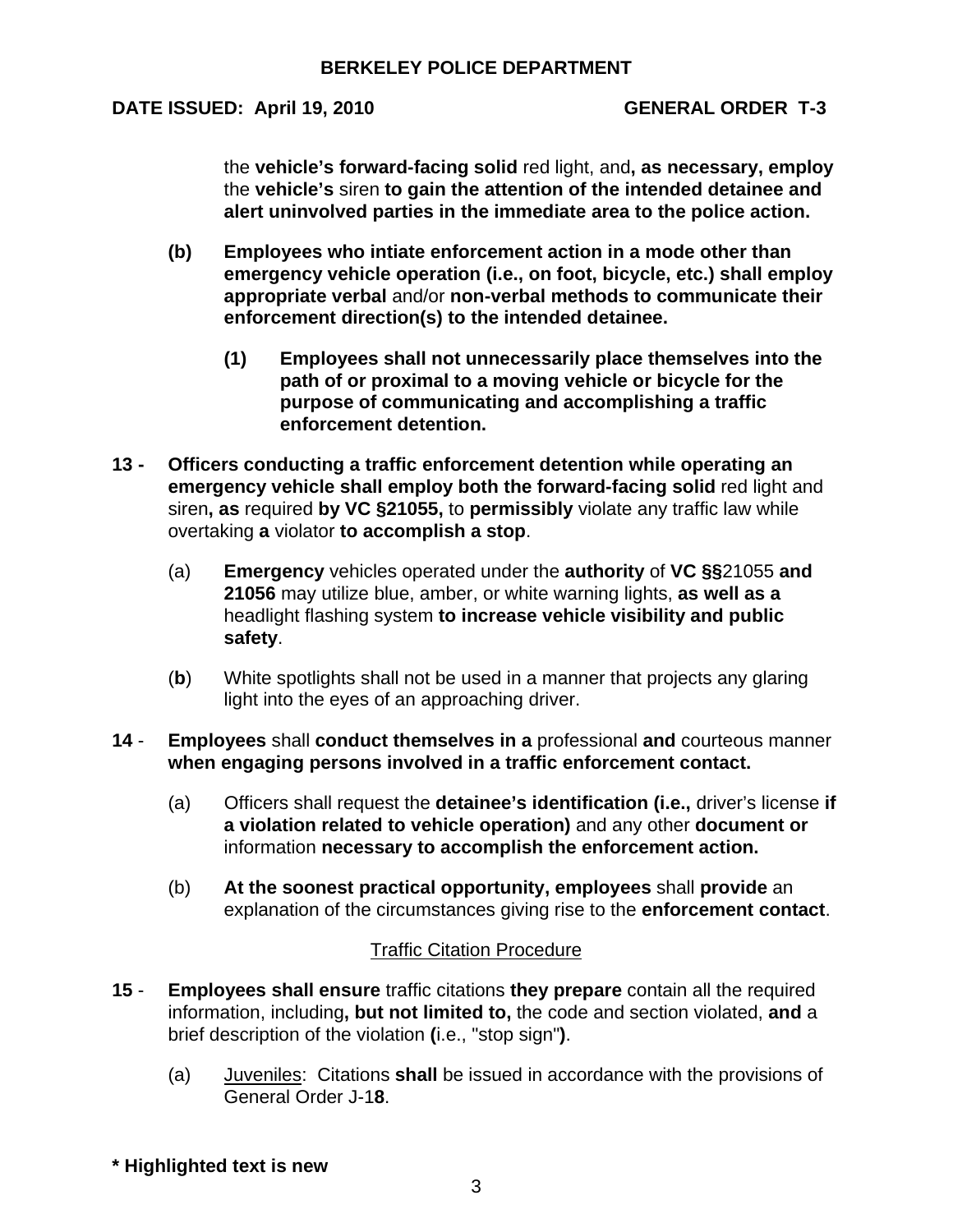DATE ISSUED: April 19, 2010 GENERAL ORDER T-3

- (b) Adults: **Citations shall be issued in accordance with the provisions of General Order C-10.**
	- **(1) When practical,** the citing **employee** shall explain to the violator how and when **to resolve the citation (e.g., show proof of correction, set a court date, etc.), and should point** out **relevant** information on the front and back of the citation **to** assist in their understanding**.**
- **(c) Identification Numbers: Place only the driver's operator license number in the space designated for that particular information; other relevant identification numbers (i.e., County PFN) should be noted in the section provided for "additional information".**
- **16 When issuing a citation to a driver for a violation that is "correctable" pursuant to VC §40610,** the officer should check the **appropriate** box on the citation form **adjacent to the associated violation code/description**.
	- **(a) In the event the initial reason for the traffic enforcement detention was other than the "correctable" violation for which a citation was issued, officers shall note on the citation** *in plain text* **the violation supporting the stop (e.g., "WARNED STOP SIGN" or "WARNED SPEED").**
- **17** When an officer issues a citation for **an** equipment, registration, vehicle size, vehicle weight or load violation to the driver of a vehicle that is registered to another person or business, **the officer should ensure the citation is prepared to reflect responsibility for correction rests with** the owner of the vehicle**, as provided by VC §**40001(a)**.**
	- (a) If an officer issues a citation for a violation covered under **VC §**40001(a), **where responsibility for correction rests with the owner of the vehicle,** the following procedure shall be followed:
		- (**1**) Write the identifying information of the driver of the vehicle on **the appropriate** line**s** of the citation.
		- (**2**) Write the name of the **registered** owner of the vehicle on **the appropriate** line**s** of the citation.
		- (**3**) **List** the violation**(**s**)** on **the appropriate** line**s of the citation**.
		- (**4**) **Check the VC §**40001(a) **box at the top of the citation and write "OWNER RESPONSIBILITY" on the Promise To Appear** signature line.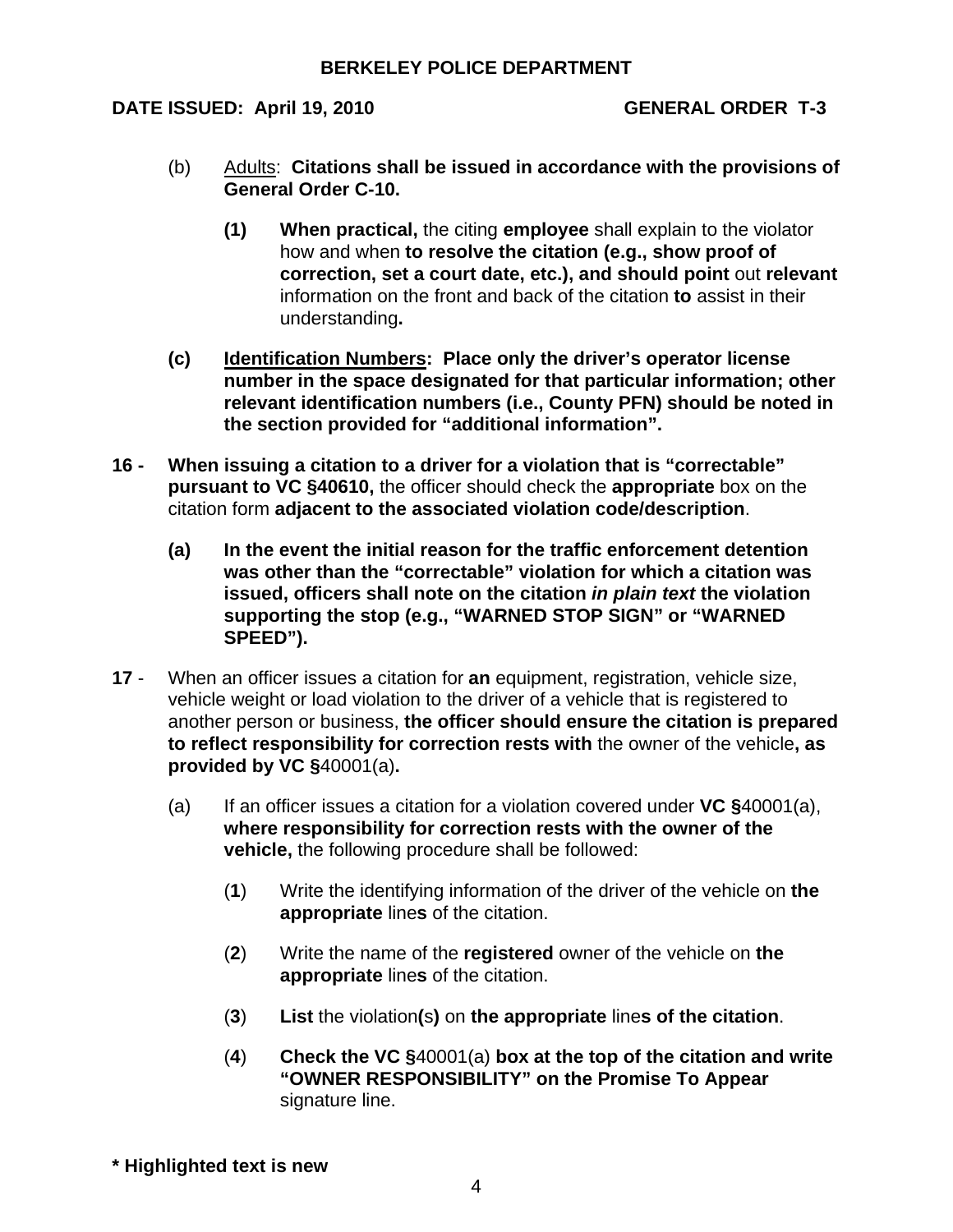DATE ISSUED: April 19, 2010 GENERAL ORDER T-3

- **(i)** Do not **allow or direct** the driver to sign a citation **that is issued to address "owner responsibility" violations**.
- **(b) When enforcing multiple violations, one or more of which are "owner responsibility", and the balance are the responsibility of the driver, the citing officer shall ensure violations associated with the driver are documented independently of those applicable to the vehicle owner (i.e., prepare separate citations.)**
- 18 **Officers shall not issue a citation that includes traffic and non-**traffic violations.
	- **(a) Citations issued for non-traffic violations of other codes (i.e., Penal Code, Health & Safety Code, Welfare & Institutions Code, etc.) shall not be listed on the same citation form as VC or BMC traffic violations.**
	- **(b) Traffic violations codified in the California Vehicle Code and Berkeley Municipal Code Title 14 may be included on the same citation.**
- **19** Officers should take appropriate enforcement action for violations **of state and local traffic laws** committed by operators of off-road recreational vehicles**, whether** observed or reported to them.
	- **(a)** Off-road vehicles may include, but are not limited to, "dirt bikes," all terrain vehicles, motorcycles and dune buggies.
- **20 Officers who enforce traffic laws against** public carriers or commercial vehicles should handle **the contact and investigation in** the same **manner** as any other **traffic** violation.
	- **(a) To ensure proper and thorough investigation and enforcment action, officers should request** assistance **from subject matter experts (i.e., Traffic Bureau personnel,** California Highway Patrol**, etc.)**, if needed.
- **21** Completed traffic citations shall be turned in daily by placing them in the **designated** Traffic **Bureau** citation **collection** box**, or if produced in an electronic format, transferred to the designated citation management system**.
	- (a) The Traffic **Bureau** Sergeant, or his/her design**ee, shall be** responsible for the **collection and appropriate routing of** completed citations**, whether submitted hardcopy or electronically**.

# Speed Enforcement and Related Equipment Procedure

**\* Highlighted text is new**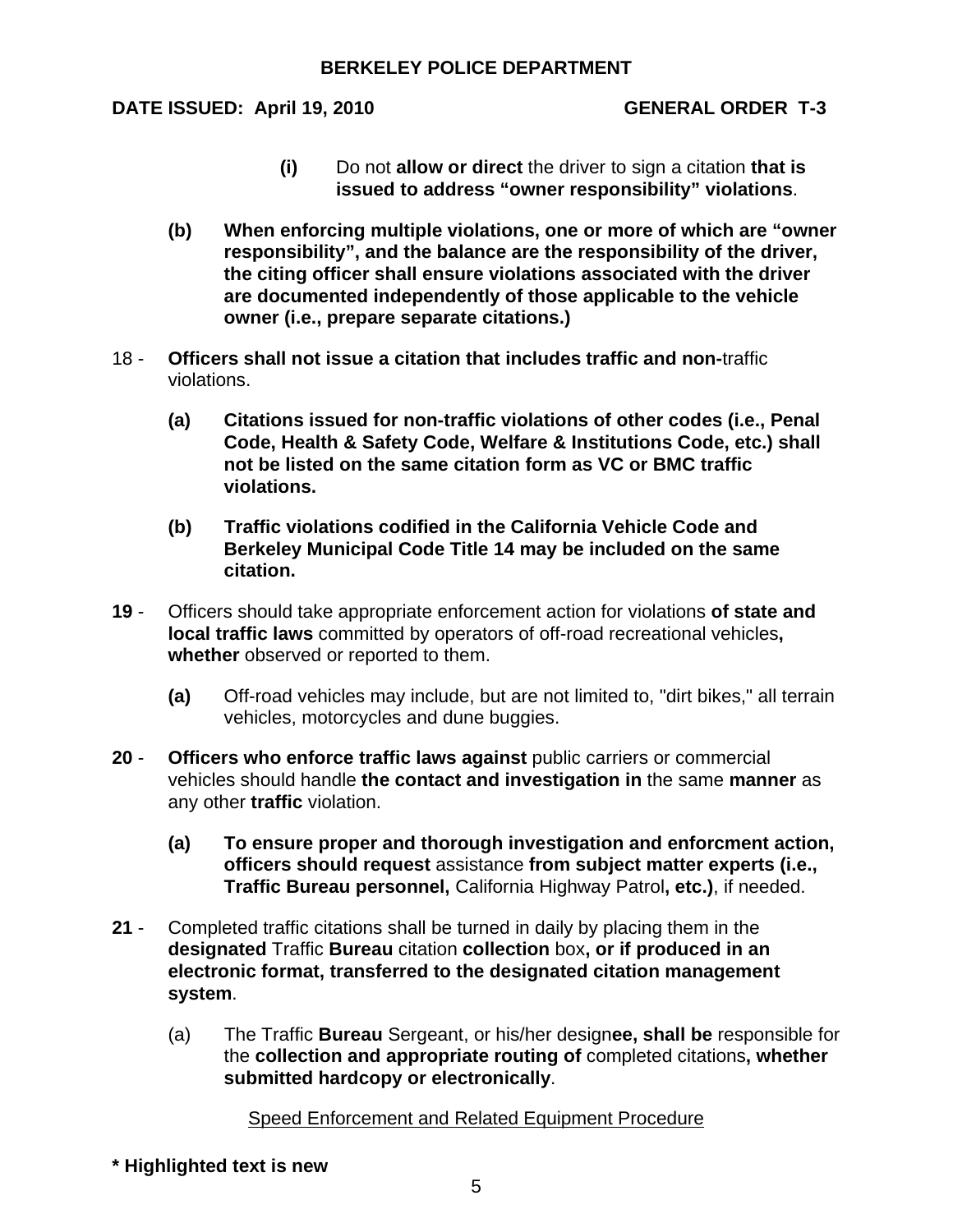# DATE ISSUED: April 19, 2010 GENERAL ORDER T-3

- **22 Regarding** speed**-related** citations, additional to accurately documented violator speed, roadway speed limit, and the safe speed under the existing conditions, the citing officer must **be able to** justify any difference between the prima facie (posted) speed limit and the safe speed**, if different**.
- **23 Employees assigned to facilitate police fleet maintenance shall ensure**  enforcement vehicles **in their sphere of responsibility employed for speedrelated traffic enforcement are equiped with** speedometer**s verified for accuracy by qualified maintenance staff.**
	- **(a) Calibration and verification of speedometer accuracy should occur prior to the vehicle being placed into service, and be reconfirmed as necessary during its service life.**
- 24 **Electronic devices (e.g.,** radar**, laser, etc.) employed by officers of this Department in traffic enforcement to measure vehicle speed** shall **comply with all applicable state and federal laws (ref. National Traffic Highway Safety Administration standards and VC §**40802(**c)(1)(D)**).
- **25 Only** officers **who have received and completed required POST-certified training in electronic equipment designed to measure vehicle speed (hereafter generally, "**radar**") may use such equipment for speed-related traffic** enforcement purposes **(ref. VC §40802(c)(1)(A) and (B)**.
	- **(a)** Training shall include courtroom testimony procedure, as well as actual use of the equipment.
- **26 Prior to first use in a duty shift, officers shall check their** radar units for accuracy **via established assessment procedure for that particular device (i.e.,** use of tuning fork, the internal check of the counting unit, the light segment test**, etc.)**.
- **27** Radar units shall only be used on **highways** which are certified for radar enforcement, or which are exempt from the certification requirements as defined in **VC §**40802(b).
- **28 Officers who determine a radar unit is damaged or dysfunctional shall follow "Defective Condition" reporting protocols set forth in General Order V-4.**
- **29** The Traffic **Bureau** Sergeant**, or his/her designee,** shall ensure all **Department** radar units are maintained in proper working condition and that **required** repairs are **accomplished in a timely fashion**.
- **30** The Traffic **Bureau** Sergeant**, or his/her designee,** shall maintain **thorough** record**s** for each radar unit, including:
- **\* Highlighted text is new**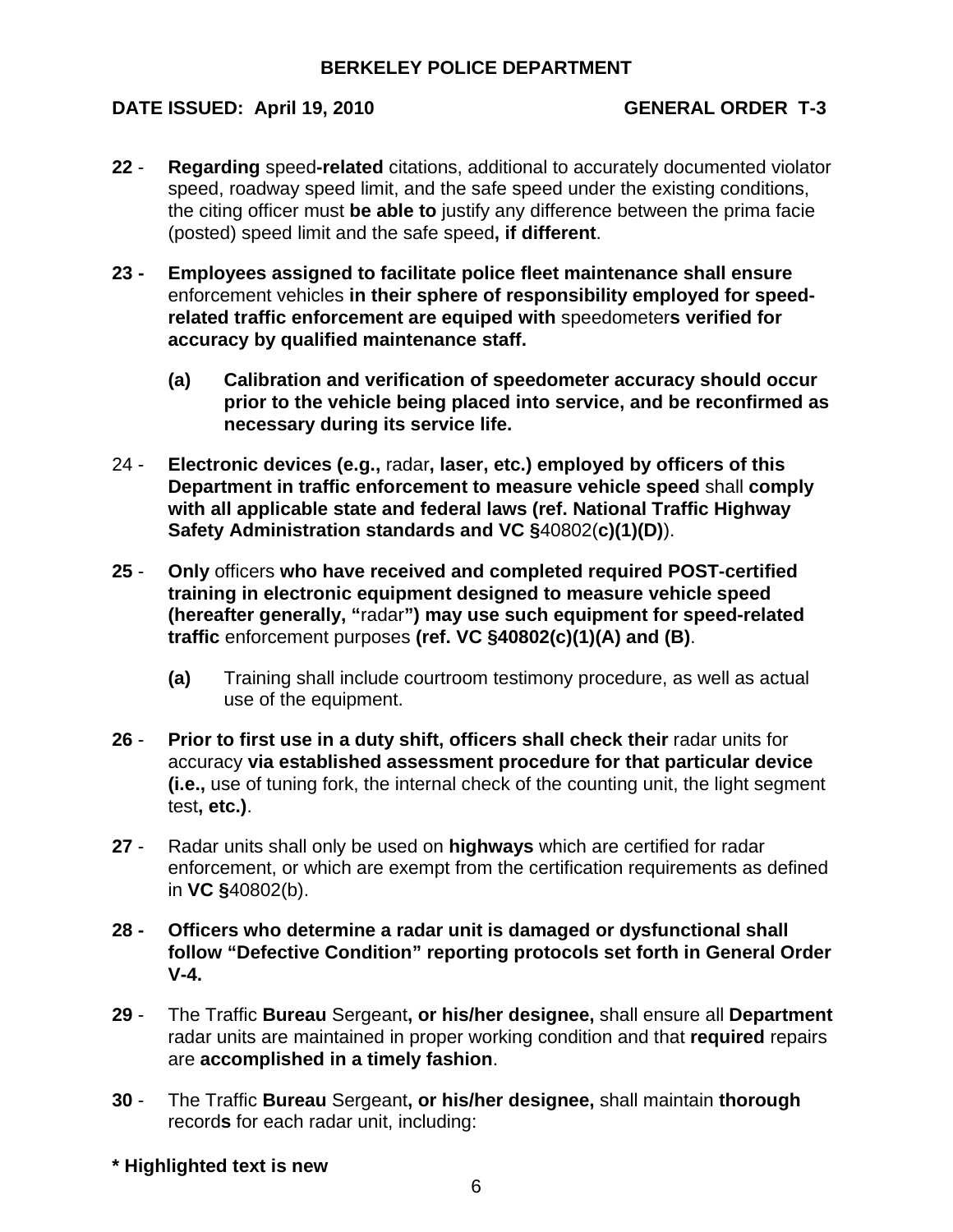# DATE ISSUED: April 19, 2010 GENERAL ORDER T-3

- (**a**) Date placed into service.
- (**b**) Operational complaints and repair records.
- (**c**) Other records showing operation and calibration certification.

#### Driver License Enforcement Procedure

- **31** When a suspended or revoked driver's license is presented **by a driver** and **its** status is verified by Departmentent of Motor Vehicles (DMV) computer records, the **officer shall:**
	- **(a) Confiscate the driver's** license**;** and**,**
	- **(b) If required, complete and issue** a "VERBAL NOTICE BY PEACE OFFICER**" (DMV** form DL-310**), and forward** completed forms, with the license attached, to the Traffic Bureau.
		- (**1**) The "VERBAL NOTICE BY PEACE OFFICER" shall also be completed and **issued** when the driver does not present a license, and it is determined the person's license has been suspended or revoked and personal notification is required.
- **32**  When officers encounter drivers without a valid driver's license, the **vehicle seizure provisions of VC §§**22651(p) or 14602.6 should be enforced **(ref. General Order V-2)**.
- **33 Officers issuing citations that include violations of VC §§12500(a) or 14601 shall obtain a print out of the driver's DMV driving record and** forward **it, along with a copy of the vehicle tow form, original citation and seized driver's** license to the Traffic Bureau**.**
- **34 Officers who encounter** drivers who exhibit unsafe driving practices due to the effects of age, health, lack of understanding of the traffic rules**,** or an inability to safely operate a motor vehicle, **may submit** a "REQUEST FOR RE-EXAMINATION OF DRIVER" form to the **Department of Motor Vehicles via the**  Traffic Bureau.

#### Physical Arrest Procedure

- **35 Officers making a physical arrest for a traffic offense shall follow custodial and, if relevant, citation release procedures set forth in General Orders J-1 and C-10, respectively.**
- **36**  A numbered Offense Report shall be completed when documentation beyond the traffic citation is required, or when a physical arrest is made.
- **\* Highlighted text is new**